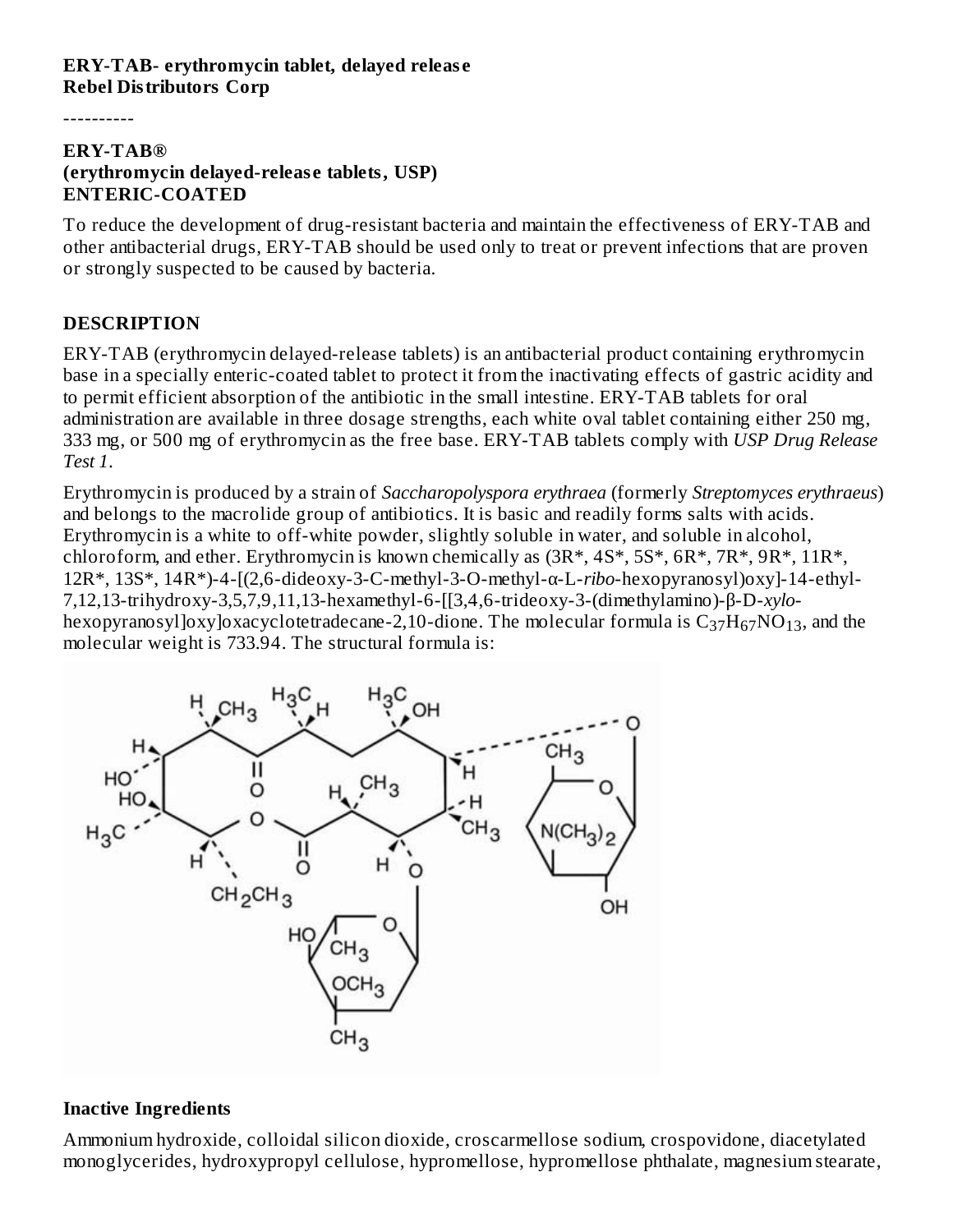microcrystalline cellulose, povidone, propylene glycol, sodium citrate, sorbitan monooleate, talc, and titanium dioxide.

### **CLINICAL PHARMACOLOGY**

Orally administered erythromycin base and its salts are readily absorbed in the microbiologically active form. Interindividual variations in the absorption of erythromycin are, however, observed, and some patients do not achieve optimal serum levels. Erythromycin is largely bound to plasma proteins. After absorption, erythromycin diffuses readily into most body fluids. In the absence of meningeal inflammation, low concentrations are normally achieved in the spinal fluid but the passage of the drug across the blood-brain barrier increases in meningitis. Erythromycin crosses the placental barrier, but fetal plasma levels are low. The drug is excreted in human milk. Erythromycin is not removed by peritoneal dialysis or hemodialysis.

In the presence of normal hepatic function, erythromycin is concentrated in the liver and is excreted in the bile; the effect of hepatic dysfunction on biliary excretion of erythromycin is not known. After oral administration, less than 5% of the administered dose can be recovered in the active form in the urine.

ERY-TAB tablets are coated with a polymer whose dissolution is pH dependent. This coating allows for minimal release of erythromycin in acidic environments, e.g., stomach. The tablets are designed for optimal drug release and absorption in the small intestine. In multiple-dose, steady-state studies, ERY-TAB tablets have demonstrated adequate drug delivery in both fasting and non-fasting conditions. Bioavailability data are available from Abbott Laboratories, Dept. 422.

### **Microbiology**

Erythromycin acts by inhibition of protein synthesis by binding 50 *S* ribosomal subunits of susceptible organisms. It does not affect nucleic acid synthesis. Antagonism has been demonstrated *in vitro* between erythromycin and clindamycin, lincomycin, and chloramphenicol.

Many strains of *Haemophilus influenzae* are resistant to erythromycin alone, but are susceptible to erythromycin and sulfonamides used concomitantly.

Staphylococci resistant to erythromycin may emerge during a course of erythromycin therapy.

Erythromycin has been shown to be active against most strains of the following microorganisms, both *in vitro* and in clinical infections as described in the **INDICATIONS AND USAGE** section.

Gram-positive Organisms *Corynebacterium diphtheriae Corynebacterium minutissimum Listeria monocytogenes Staphylococcus aureus* (resistant organisms may emerge during treatment) *Streptococcus pneumoniae Streptococcus pyogenes* Gram-negative Organisms *Bordetella pertussis Legionella pneumophila Neisseria gonorrhoeae* Other Microorganisms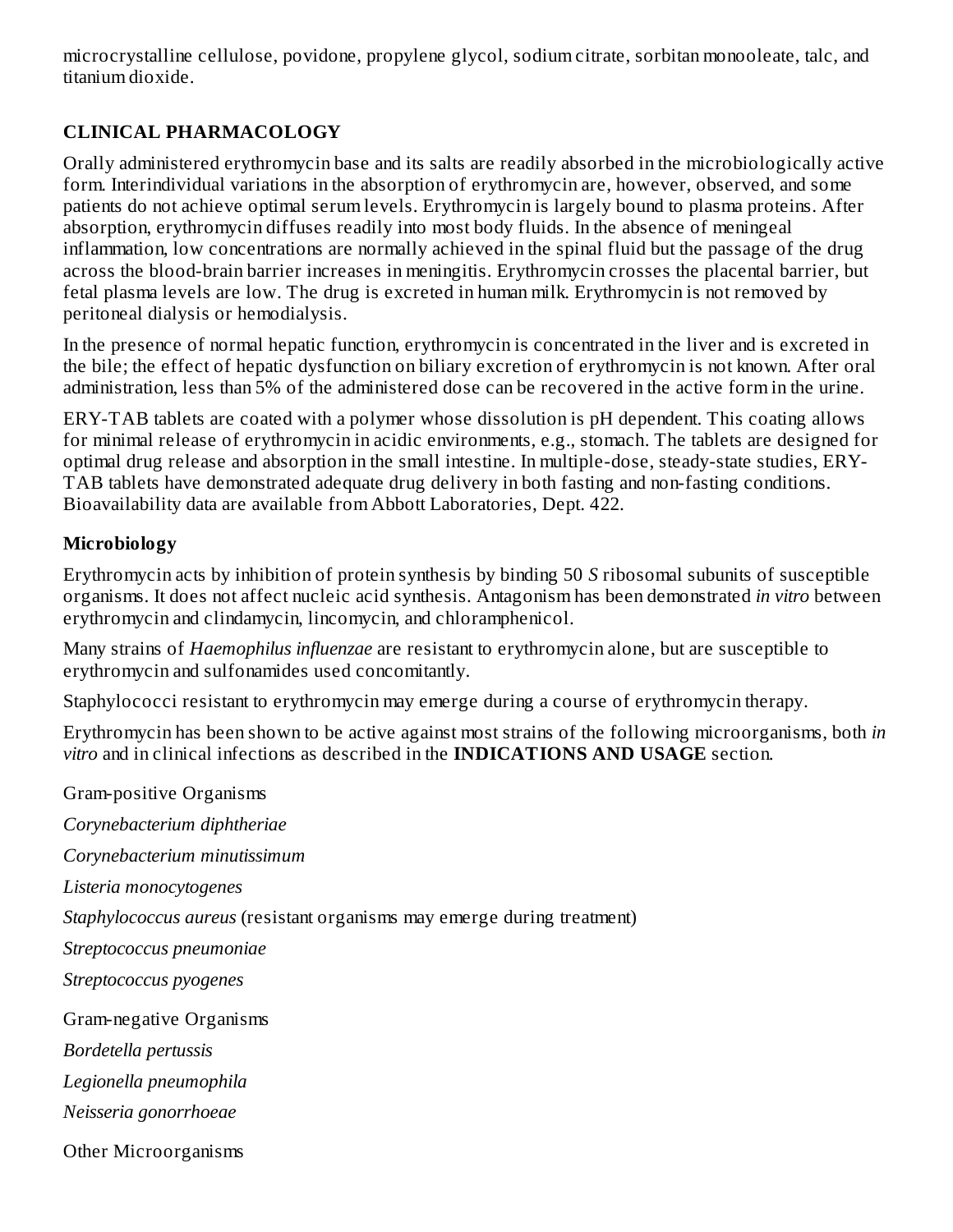*Chlamydia trachomatis Entamoeba histolytica Mycoplasma pneumoniae Treponema pallidum Ureaplasma urealyticum* The following *in vitro* data are available, **but their clinical significance is unknown** . Erythromycin exhibits *in vitro* minimal inhibitory concentrations (MIC's) of 0.5 mcg/mL or less against

most (≥ 90%) strains of the following microorganisms; however, the safety and effectiveness of erythromycin in treating clinical infections due to these microorganisms have not been established in adequate and well-controlled clinical trials.

Gram-positive Organisms

*Viridans group streptococci*

Gram-negative Organisms

*Moraxella catarrhalis*

Susceptibility Tests

#### *Dilution Techniques*

Quantitative methods are used to determine antimicrobial minimum inhibitory concentrations (MIC's). These MIC's provide estimates of the susceptibility of bacteria to antimicrobial compounds. The MIC's should be determined using a standardized procedure. Standardized procedures are based on a dilution  $m$ ethod<sup>1</sup> (broth or agar) or equivalent with standardized inoculum concentrations and standardized concentrations of erythromycin powder. The MIC values should be interpreted according to the following criteria:

| $MIC$ (mcg/mL) | Interpretation   |  |  |  |
|----------------|------------------|--|--|--|
| $\leq 0.5$     | Susceptible (S)  |  |  |  |
| $1 - 4$        | Intermediate (I) |  |  |  |
| $\geq 8$       | Resistant (R)    |  |  |  |

A report of "Susceptible" indicates that the pathogen is likely to be inhibited if the antimicrobial compound in the blood reaches the concentrations usually achievable. A report of "Intermediate" indicates that the result should be considered equivocal, and, if the microorganism is not fully susceptible to alternative, clinically feasible drugs, the test should be repeated. This category implies possible clinical applicability in body sites where the drug is physiologically concentrated or in situations where high dosage of drug can be used. This category also provides a buffer zone which prevents small uncontrolled technical factors from causing major discrepancies in interpretation. A report of "Resistant" indicates that the pathogen is not likely to be inhibited if the antimicrobial compound in the blood reaches the concentrations usually achievable; other therapy should be selected.

Standardized susceptibility test procedures require the use of laboratory control microorganisms to control the technical aspects of the laboratory procedures. Standard erythromycin powder should provide the following MIC values:

| <b>Microorganism</b>   | $MIC$ (mcg/mL) |
|------------------------|----------------|
| S. aureus ATCC 29213   | $0.12 - 0.5$   |
| E. faecalis ATCC 29212 | $1 - 4$        |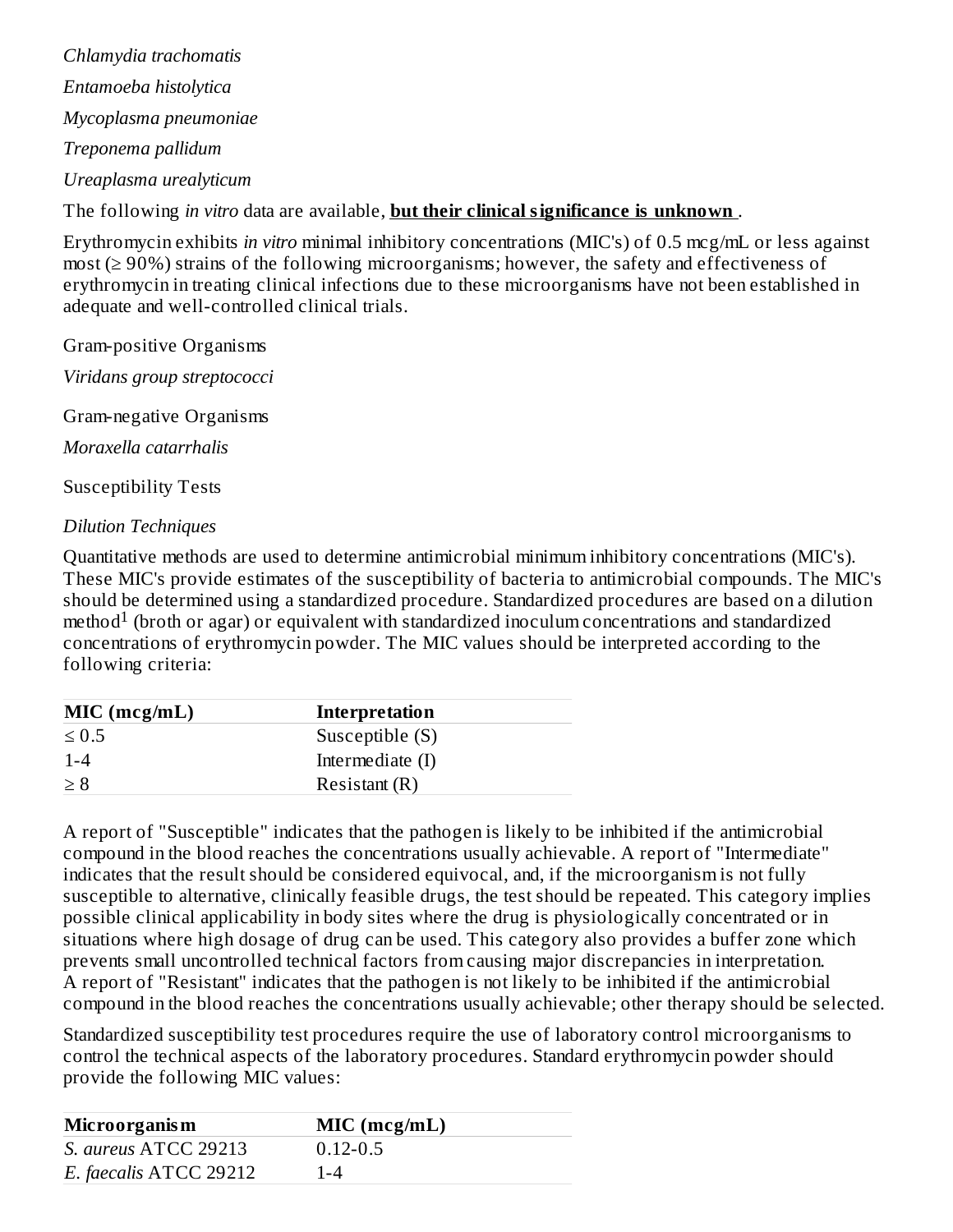### *Diffusion Techniques*

Quantitative methods that require measurement of zone diameters also provide reproducible estimates of the susceptibility of bacteria to antimicrobial compounds. One such standardized procedure<sup>2</sup> requires the use of standardized inoculum concentrations. This procedure uses paper disks impregnated with 15-mcg erythromycin to test the susceptibility of microorganisms to erythromycin.

Reports from the laboratory providing results of the standard single-disk susceptibility test with a 15 mcg erythromycin disk should be interpreted according to the following criteria:

| <b>Zone Diameter (mm)</b> | Interpretation   |  |
|---------------------------|------------------|--|
| > 23                      | Susceptible (S)  |  |
| $14-22$                   | Intermediate (I) |  |
| $\leq 13$                 | Resistant (R)    |  |

Interpretation should be as stated above for results using dilution techniques. Interpretation involves correlation of the diameter obtained in the disk test with the MIC for erythromycin.

As with standardized dilution techniques, diffusion methods require the use of laboratory control microorganisms that are used to control the technical aspects of the laboratory procedures. For the diffusion technique, the 15-mcg erythromycin disk should provide the following zone diameters in these laboratory test quality control strains:

| <b>Microorganism</b> | <b>Zone Diameter (mm)</b> |  |  |  |
|----------------------|---------------------------|--|--|--|
| S. aureus ATCC 25923 | 22-30                     |  |  |  |

### **INDICATIONS AND USAGE**

To reduce the development of drug-resistant bacteria and maintain the effectiveness of ERY-TAB and other antibacterial drugs, ERY-TAB should be used only to treat or prevent infections that are proven or strongly suspected to be caused by susceptible bacteria. When culture and susceptibility information are available, they should be considered in selecting or modifying antibacterial therapy. In the absence of such data, local epidemiology and susceptibility patterns may contribute to the empiric selection of therapy.

ERY-TAB tablets are indicated in the treatment of infections caused by susceptible strains of the designated microorganisms in the diseases listed below:

Upper respiratory tract infections of mild to moderate degree caused by *Streptococcus pyogenes*; *Streptococcus pneumoniae*; *Haemophilus influenzae* (when used concomitantly with adequate doses of sulfonamides, since many strains of *H. influenzae* are not susceptible to the erythromycin concentrations ordinarily achieved). (See appropriate sulfonamide labeling for prescribing information.)

Lower respiratory tract infections of mild to moderate severity caused by *Streptococcus pyogenes* or *Streptococcus pneumoniae*.

Listeriosis caused by *Listeria monocytogenes*.

Respiratory tract infections due to *Mycoplasma pneumoniae*.

Skin and skin structure infections of mild to moderate severity caused by *Streptococcus pyogenes* or *Staphylococcus aureus* (resistant staphylococci may emerge during treatment).

Pertussis (whooping cough) caused by *Bordetella pertussis*. Erythromycin is effective in eliminating the organism from the nasopharynx of infected individuals, rendering them noninfectious. Some clinical studies suggest that erythromycin may be helpful in the prophylaxis of pertussis in exposed susceptible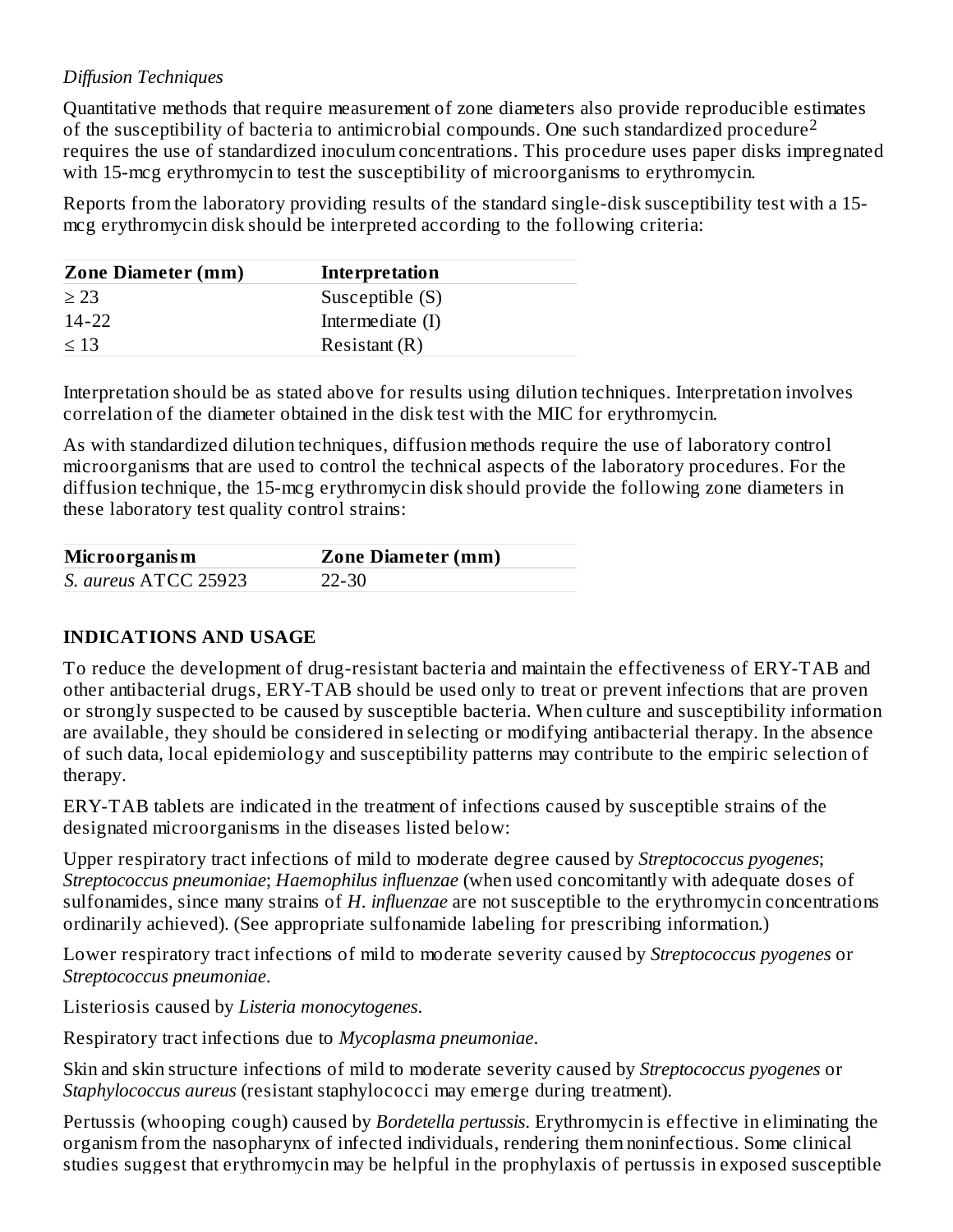individuals.

Diphtheria: Infections due to *Corynebacterium diphtheriae*, as an adjunct to antitoxin, to prevent establishment of carriers and to eradicate the organism in carriers.

Erythrasma - In the treatment of infections due to *Corynebacterium minutissimum*.

Intestinal amebiasis caused by *Entamoeba histolytica* (oral erythromycins only). Extraenteric amebiasis requires treatment with other agents.

Acute pelvic inflammatory disease caused by *Neisseria gonorrhoeae*: Erythrocin® Lactobionate-I.V. (erythromycin lactobionate for injection, USP) followed by erythromycin base orally, as an alternative drug in treatment of acute pelvic inflammatory disease caused by *N. gonorrhoeae* in female patients with a history of sensitivity to penicillin. Patients should have a serologic test for syphilis before receiving erythromycin as treatment of gonorrhea and a follow-up serologic test for syphilis after 3 months.

Erythromycins are indicated for treatment of the following infections caused by *Chlamydia trachomatis*: conjunctivitis of the newborn, pneumonia of infancy, and urogenital infections during pregnancy. When tetracyclines are contraindicated or not tolerated, erythromycin is indicated for the treatment of uncomplicated urethral, endocervical, or rectal infections in adults due to *Chlamydia trachomatis* .

When tetracyclines are contraindicated or not tolerated, erythromycin is indicated for the treatment of nongonococcal urethritis caused by *Ureaplasma urealyticum*.

Primary syphilis caused by *Treponema pallidum*. Erythromycin (oral forms only) is an alternative choice of treatment for primary syphilis in patients allergic to the penicillins. In treatment of primary syphilis, spinal fluid should be examined before treatment and as part of the follow-up after therapy.

Legionnaires' Disease caused by *Legionella pneumophila*. Although no controlled clinical efficacy studies have been conducted, *in vitro* and limited preliminary clinical data suggest that erythromycin may be effective in treating Legionnaires' Disease.

### **Prophylaxis**

Prevention of Initial Attacks of Rheumatic Fever

Penicillin is considered by the American Heart Association to be the drug of choice in the prevention of initial attacks of rheumatic fever (treatment of *Streptococcus pyogenes* infections of the upper respiratory tract e.g., tonsillitis, or pharyngitis).<sup>3</sup> Erythromycin is indicated for the treatment of penicillin-allergic patients. The therapeutic dose should be administered for ten days.

Prevention of Recurrent Attacks of Rheumatic Fever

Penicillin or sulfonamides are considered by the American Heart Association to be the drugs of choice in the prevention of recurrent attacks of rheumatic fever. In patients who are allergic to penicillin and sulfonamides, oral erythromycin is recommended by the American Heart Association in the long-term prophylaxis of streptococcal pharyngitis (for the prevention of recurrent attacks of rheumatic fever).<sup>3</sup>

### **CONTRAINDICATIONS**

Erythromycin is contraindicated in patients with known hypersensitivity to this antibiotic.

Erythromycin is contraindicated in patients taking terfenadine, astemizole, pimozide, or cisapride. (See **PRECAUTIONS - Drug Interactions** .)

### **WARNINGS**

There have been reports of hepatic dysfunction, including increased liver enzymes, and hepatocellular and/or cholestatic hepatitis, with or without jaundice, occurring in patients receiving oral erythromycin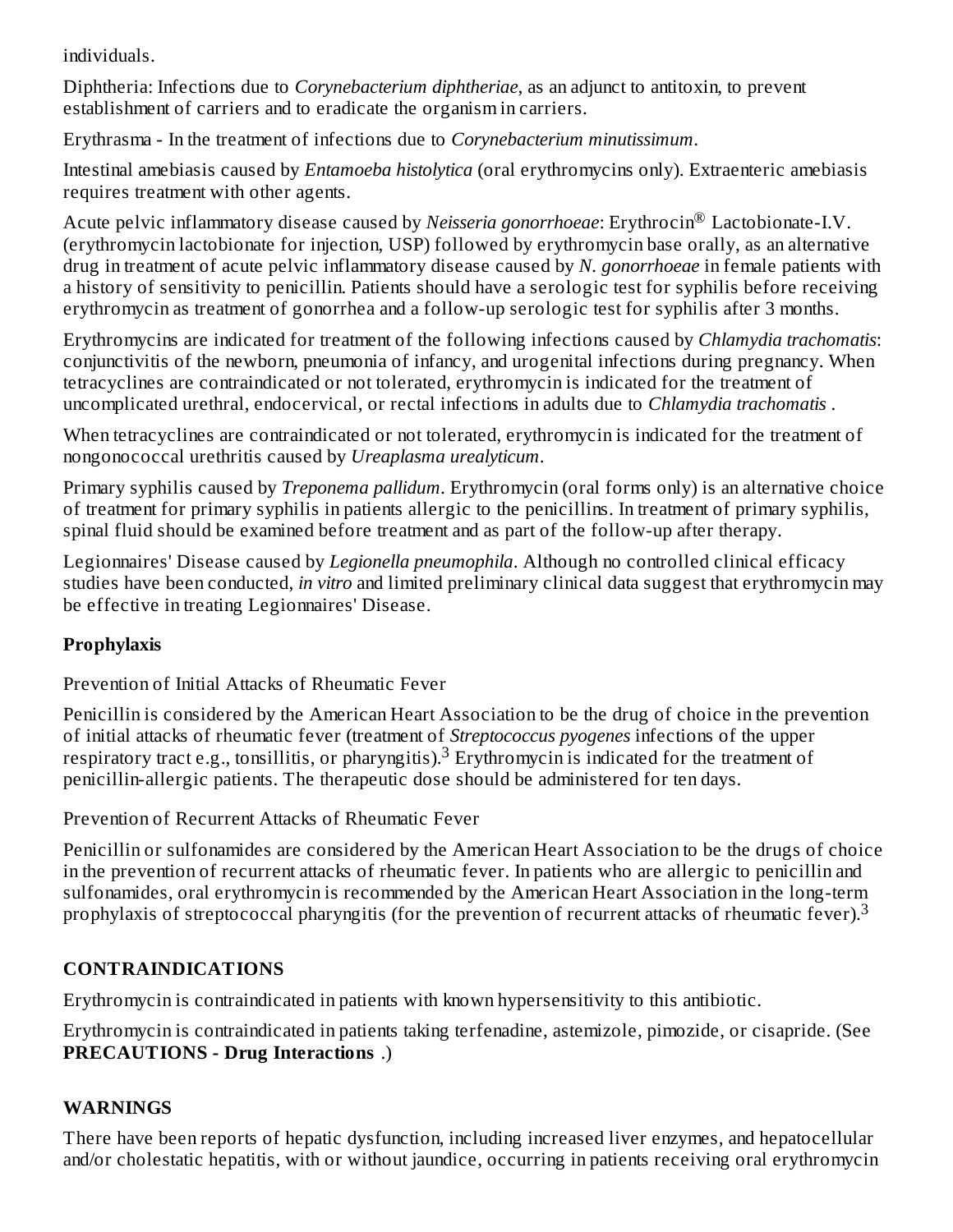products.

There have been reports suggesting that erythromycin does not reach the fetus in adequate concentration to prevent congenital syphilis. Infants born to women treated during pregnancy with oral erythromycin for early syphilis should be treated with an appropriate penicillin regimen.

Rhabdomyolysis with or without renal impairment has been reported in seriously ill patients receiving erythromycin concomitantly with lovastatin. Therefore, patients receiving concomitant lovastatin and erythromycin should be carefully monitored for creatine kinase (CK) and serum transaminase levels. (See package insert for lovastatin.)

**Ps eudomembranous colitis has been reported with nearly all antibacterial agents, including erythromycin, and may range in s everity from mild to life threatening. Therefore, it is important to consider this diagnosis in patients who pres ent with diarrhea subs equent to the administration of antibacterial agents.**

Treatment with antibacterial agents alters the normal flora of the colon and may permit overgrowth of clostridia. Studies indicate that a toxin produced by *Clostridium difficile* is a primary cause of "antibioticassociated colitis".

After the diagnosis of pseudomembranous colitis has been established, therapeutic measures should be initiated. Mild cases of pseudomembranous colitis usually respond to discontinuation of the drug alone. In moderate to severe cases, consideration should be given to management with fluids and electrolytes, protein supplementation, and treatment with an antibacterial drug clinically effective against *Clostridium difficile* colitis.

### **PRECAUTIONS**

### **General Precautions**

Prescribing ERY-TAB in the absence of a proven or strongly suspected bacterial infection or a prophylactic indication is unlikely to provide benefit to the patient and increases the risk of the development of drug-resistant bacteria.

Since erythromycin is principally excreted by the liver, caution should be exercised when erythromycin is administered to patients with impaired hepatic function. (See **CLINICAL PHARMACOLOGY** and **WARNINGS**.)

There have been reports that erythromycin may aggravate the weakness of patients with myasthenia gravis.

There have been reports of infantile hypertrophic pyloric stenosis (IHPS) occurring in infants following erythromycin therapy. In one cohort of 157 newborns who were given erythromycin for pertussis prophylaxis, seven neonates (5%) developed symptoms of non-bilious vomiting or irritability with feeding and were subsequently diagnosed as having IHPS requiring surgical pyloromyotomy. A possible dose-response effect was described with an absolute risk of IHPS of 5.1% for infants who took erythromycin for 8-14 days and 10% for infants who took erythromycin for 15-21 days. $4$  Since erythromycin may be used in the treatment of conditions in infants which are associated with significant mortality or morbidity (such as pertussis or neonatal *Chlamydia trachomatis* infections), the benefit of erythromycin therapy needs to be weighed against the potential risk of developing IHPS. Parents should be informed to contact their physician if vomiting or irritability with feeding occurs.

Prolonged or repeated use of erythromycin may result in an overgrowth of nonsusceptible bacteria or fungi. If superinfection occurs, erythromycin should be discontinued and appropriate therapy instituted.

When indicated, incision and drainage or other surgical procedures should be performed in conjunction with antibiotic therapy.

### **Information for Patients**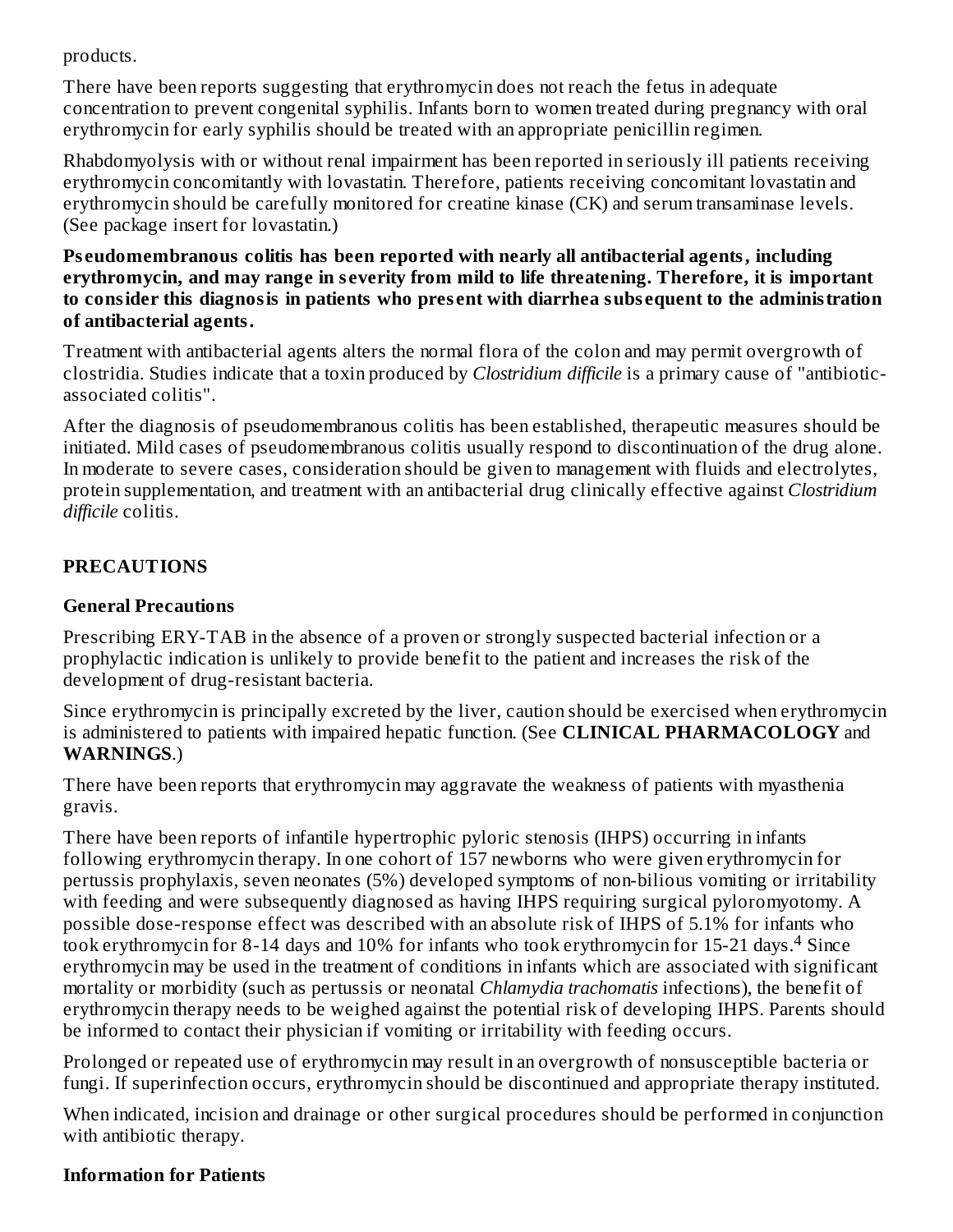Patients should be counseled that antibacterial drugs including ERY-TAB should only be used to treat bacterial infections. They do not treat viral infections (e.g., the common cold). When ERY-TAB is prescribed to treat a bacterial infection, patients should be told thatalthough it is common to feel better early in the course of therapy, the medication should be taken exactly as directed. Skipping doses or not completing the full course of therapy may (1) decrease the effectiveness of the immediate treatment and (2) increase the likelihood that bacteria will develop resistance and will not be treatable by ERY-TAB or other antibacterial drugs in the future.

### **Drug Interactions**

Erythromycin use in patients who are receiving high doses of theophylline may be associated with an increase in serum theophylline levels and potential theophylline toxicity. In case of theophylline toxicity and/or elevated serum theophylline levels, the dose of theophylline should be reduced while the patient is receiving concomitant erythromycin therapy.

Concomitant administration of erythromycin and digoxin has been reported to result in elevated digoxin serum levels.

There have been reports of increased anticoagulant effects when erythromycin and oral anticoagulants were used concomitantly. Increased anticoagulation effects due to interactions of erythromycin with oral anticoagulants may be more pronounced in the elderly.

Erythromycin is a substrate and inhibitor of the 3A isoform subfamily of the cytochrome p450 enzyme system (CYP3A). Coadministration of erythromycin and a drug primarily metabolized by CYP3A may be associated with elevations in drug concentrations that could increase or prolong both the therapeutic and adverse effects of the concomitant drug. Dosage adjustments may be considered, and when possible, serum concentrations of drugs primarily metabolized by CYP3A should be monitored closely in patients concurrently receiving erythromycin.

The following are examples of some clinically significant CYP3A based drug interactions. Interactions with other drugs metabolized by the CYP3A isoform are also possible. The following CYP3A based drug interactions have been observed with erythromycin products in post-marketing experience:

### Ergotamine/dihydroergotamine

Concurrent use of erythromycin and ergotamine or dihydroergotamine has been associated in some patients with acute ergot toxicity characterized by severe peripheral vasospasm and dysesthesia.

Triazolobenzodiazepines (such as triazolam and alprazolam) and Related Benzodiazepines

Erythromycin has been reported to decrease the clearance of triazolam and midazolam, and thus, may increase the pharmacologic effect of these benzodiazepines.

### HMG-CoA Reductase Inhibitors

Erythromycin has been reported to increase concentrations of HMG-CoA reductase inhibitors (e.g., lovastatin and simvastatin). Rare reports of rhabdomyolysis have been reported in patients taking these drugs concomitantly.

### Sildenafil (Viagra)

Erythromycin has been reported to increase the systemic exposure (AUC) of sildenafil. Reduction of sildenafil dosage should be considered. (See Viagra package insert.)

There have been spontaneous or published reports of CYP3A based interactions of erythromycin with cyclosporine, carbamazepine, tacrolimus, alfentanil, disopyramide, rifabutin, quinidine, methylprednisolone, cilostazol, vinblastine, and bromocriptine.

Concomitant administration of erythromycin with cisapride, pimozide, astemizole, or terfenadine is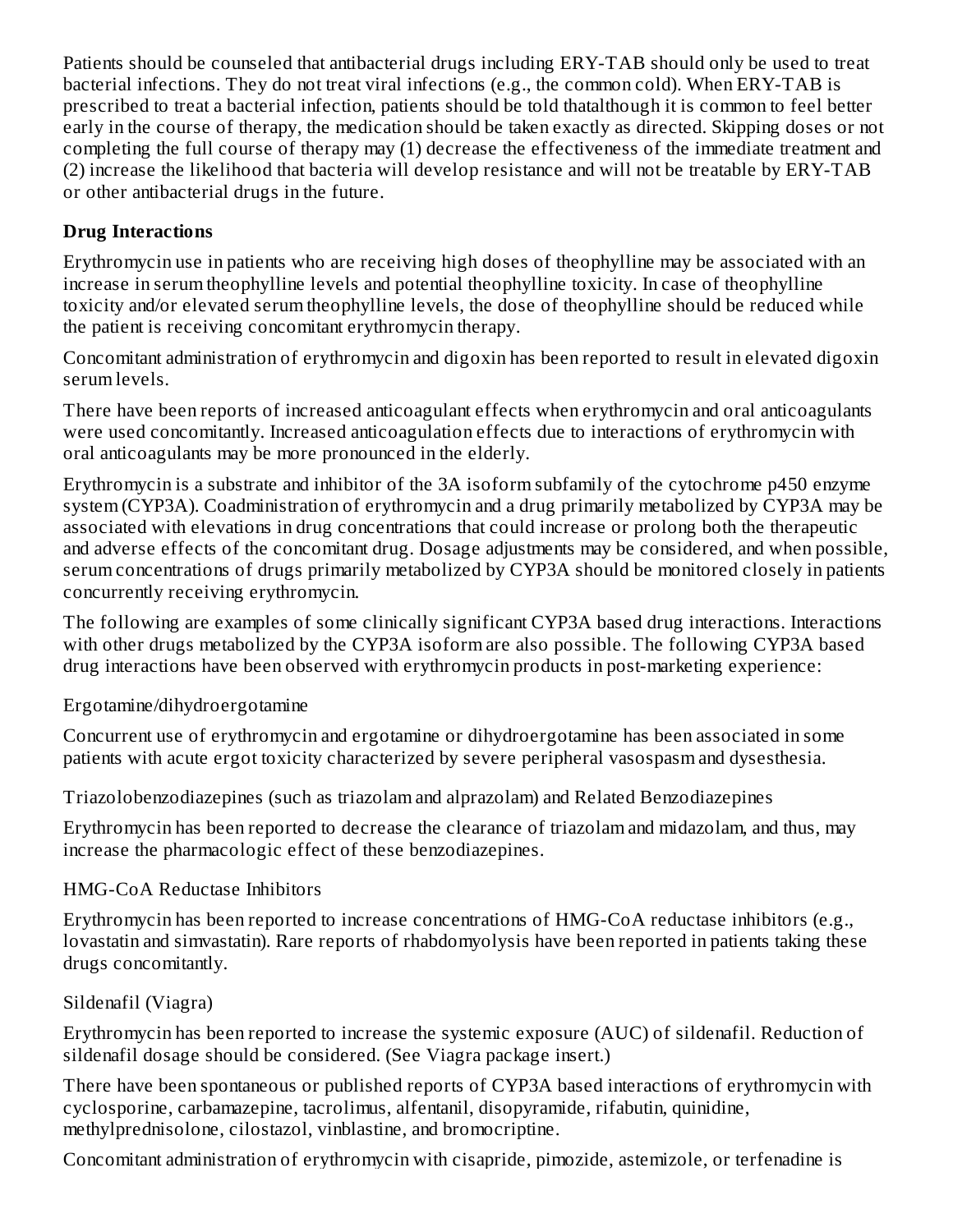### contraindicated. (See **CONTRAINDICATIONS** .)

In addition, there have been reports of interactions of erythromycin with drugs not thought to be metabolized by CYP3A, including hexobarbital, phenytoin, and valproate.

Erythromycin has been reported to significantly alter the metabolism of the nonsedating antihistamines terfenadine and astemizole when taken concomitantly. Rare cases of serious cardiovascular adverse events, including electrocardiographic QT/QT $_{\rm c}$  interval prolongation, cardiac arrest, torsades de pointes, and other ventricular arrhythmias have been observed. (See **CONTRAINDICATIONS**.) In addition, deaths have been reported rarely with concomitant administration of terfenadine and erythromycin.

There have been post-marketing reports of drug interactions when erythromycin was coadministered with cisapride, resulting in QT prolongation, cardiac arrhythmias, ventricular tachycardia, ventricular fibrillation, and torsades de pointes most likely due to the inhibition of hepatic metabolism of cisapride by erythromycin. Fatalities have been reported. (See **CONTRAINDICATIONS**.)

### **Drug/Laboratory Test Interactions**

Erythromycin interferes with the fluorometric determination of urinary catecholamines.

### **Carcinogenesis, Mutagenesis, Impairment of Fertility**

Long-term (2-year) oral studies conducted in rats with erythromycin base did not provide evidence of tumorigenicity. Mutagenicity studies have not been conducted. There was no apparent effect on male or female fertility in rats fed erythromycin (base) at levels up to 0.25 percent of diet.

### **Pregnancy**

Teratogenic effects

### *Pregnancy Category B*

There is no evidence of teratogenicity or any other adverse effect on reproduction in female rats fed erythromycin base (up to 0.25 percent of diet) prior to and during mating, during gestation, and through weaning of two successive litters. There are, however, no adequate and well-controlled studies in pregnant women. Because animal reproduction studies are not always predictive of human response, this drug should be used during pregnancy only if clearly needed.

### **Labor and Delivery**

The effect of erythromycin on labor and delivery is unknown.

### **Nursing Mothers**

Erythromycin is excreted in human milk. Caution should be exercised when erythromycin is administered to a nursing woman.

### **Pediatric Us e**

### See **INDICATIONS AND USAGE** and **DOSAGE AND ADMINISTRATION**.

### **ADVERSE REACTIONS**

The most frequent side effects of oral erythromycin preparations are gastrointestinal and are doserelated. They include nausea, vomiting, abdominal pain, diarrhea and anorexia. Symptoms of hepatitis, hepatic dysfunction and/or abnormal liver function test results may occur. (See **WARNINGS**.)

Onset of pseudomembranous colitis symptoms may occur during or after antibacterial treatment. (See **WARNINGS**.)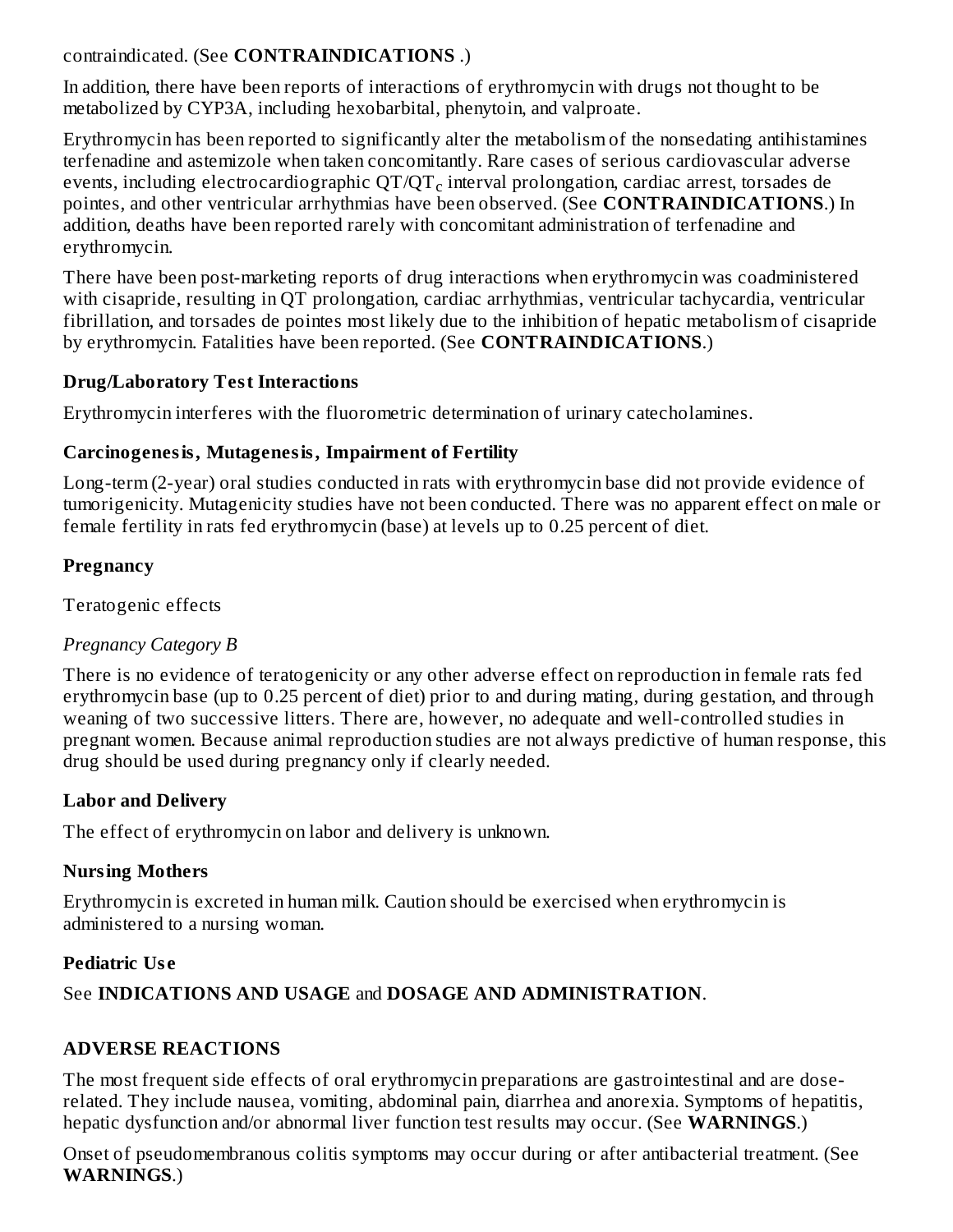Erythromycin has been associated with QT prolongation and ventricular arrhythmias, including ventricular tachycardia and torsades de pointes.

Allergic reactions ranging from urticaria to anaphylaxis have occurred. Skin reactions ranging from mild eruptions to erythema multiforme, Stevens-Johnson syndrome, and toxic epidermal necrolysis have been reported rarely.

There have been rare reports of pancreatitis and convulsions.

There have been isolated reports of reversible hearing loss occurring chiefly in patients with renal insufficiency and in patients receiving high doses of erythromycin.

### **OVERDOSAGE**

In case of overdosage, erythromycin should be discontinued. Overdosage should be handled with the prompt elimination of unabsorbed drug and all other appropriate measures should be instituted.

Erythromycin is not removed by peritoneal dialysis or hemodialysis.

### **DOSAGE AND ADMINISTRATION**

In most patients, ERY-TAB (erythromycin delayed-release tablets) are well absorbed and may be given without regard to meals.

### **Adults**

The usual dose is 250 mg four times daily in equally spaced doses. The 333 mg tablet is recommended if dosage is desired every 8 hours. If twice-a-day dosage is desired, the recommended dose is 500 mg every 12 hours. Dosage may be increased up to 4 g per day according to the severity of the infection. However, twice-a-day dosing is not recommended when doses larger than 1 g daily are administered.

### **Children**

Age, weight, and severity of the infection are important factors in determining the proper dosage. The usual dosage is 30 to 50 mg/kg/day, in equally divided doses. For more severe infections, this dose may be doubled but should not exceed 4 g per day.

In the treatment of streptococcal infections of the upper respiratory tract (e.g., tonsillitis or pharyngitis), the therapeutic dosage of erythromycin should be administered for at least ten days.

The American Heart Association suggests a dosage of 250 mg of erythromycin orally, twice a day in long-term prophylaxis of streptococcal upper respiratory tract infections for the prevention of recurring attacks of rheumatic fever in patients allergic to penicillin and sulfonamides.<sup>3</sup>

### **Conjunctivitis of the Newborn Caus ed by** *Chlamydia trachomatis*

Oral erythromycin suspension 50 mg/kg/day in 4 divided doses for at least 2 weeks. $^3$ 

### **Pneumonia of Infancy Caus ed by** *Chlamydia trachomatis*

Although the optimal duration of therapy has not been established, the recommended therapy is oral erythromycin suspension 50 mg/kg/day in 4 divided doses for at least 3 weeks.

### **Urogenital Infections During Pregnancy Due to** *Chlamydia trachomatis*

Although the optimal dose and duration of therapy have not been established, the suggested treatment is 500 mg of erythromycin by mouth four times a day or two erythromycin 333 mg tablets orally every 8 hours on an empty stomach for at least 7 days. For women who cannot tolerate this regimen, a decreased dose of one erythromycin 500 mg tablet orally every 12 hours, one 333 mg tablet orally every 8 hours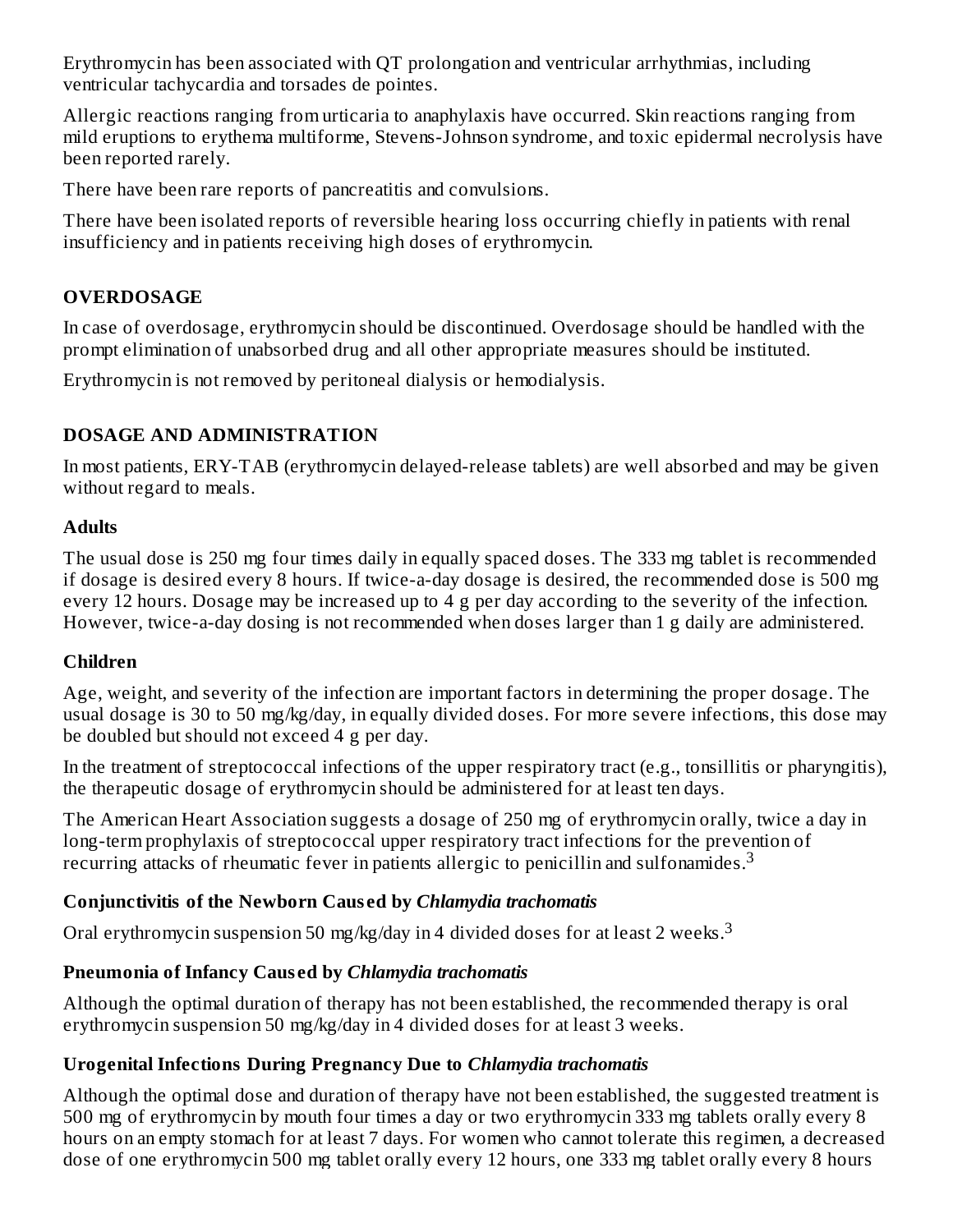or 250 mg by mouth four times a day should be used for at least 14 days. $^5$ 

#### **For Adults With Uncomplicated Urethral, Endocervical, or Rectal Infections Caus ed by** *Chlamydia trachomatis***, When Tetracycline is Contraindicated or Not Tolerated**

500 mg of erythromycin by mouth four times a day or two 333 mg tablets orally every 8 hours for at least 7 days.<sup>5</sup>

#### **For Patients With Nongonococcal Urethritis Caus ed by** *Ureaplasma Urealyticum* **When Tetracycline is Contraindicated or Not Tolerated**

500 mg of erythromycin by mouth four times a day or two 333 mg tablets orally every 8 hours for at least seven days. 5

### **Primary Syphilis**

30 to 40 g given in divided doses over a period of 10 to 15 days.

### **Acute Pelvic Inflammatory Dis eas e Caus ed by** *N. Gonorrhoeae*

500 mg Erythrocin Lactobionate-I.V. (erythromycin lactobionate for injection, USP) every 6 hours for 3 days, followed by 500 mg of erythromycin base orally every 12 hours, or 333 mg of erythromycin base orally every 8 hours for 7 days.

### **Intestinal Amebiasis**

**Adults** 

500 mg every 12 hours, 333 mg every 8 hours or 250 mg every 6 hours for 10 to 14 days.

Children

30 to 50 mg/kg/day in divided doses for 10 to 14 days.

### **Pertussis**

Although optimal dosage and duration have not been established, doses of erythromycin utilized in reported clinical studies were 40 to 50 mg/kg/day, given in divided doses for 5 to 14 days.

### **Legionnaires' Dis eas e**

Although optimal dosage has not been established, doses utilized in reported clinical data were 1 to 4 grams daily in divided doses.

### **Preoperative Prophylaxis for Elective Colorectal Surgery**

Listed below is an example of a recommended bowel preparation regimen. A proposed surgery time of 8:00 a.m. has been used.

Pre-op Day 3: Minimum residue or clear liquid diet. Bisacodyl, 1 tablet orally at 6:00 p.m.

Pre-op Day 2: Minimum residue or clear liquid diet. Magnesium sulfate, 30 mL, 50% solution (15 g) orally at 10:00 a.m., 2:00 p.m. and 6:00 p.m. Enema at 7:00 p.m. and 8:00 p.m.

Pre-op Day 1: Clear liquid diet. Supplemental (IV) fluids as needed. Magnesium sulfate, 30 mL, 50% solution (15 g) orally at 10:00 a.m. and 2:00 p.m. Neomycin sulfate (1.0 g) and erythromycin base (two 500 mg tablets, three 333 mg tablets or four 250 mg tablets) orally at 1:00 p.m., 2:00 p.m. and 11:00 p.m. No enema.

Day of Operation: Patient evacuates rectum at 6:30 a.m. for scheduled operation at 8:00 a.m.

### **HOW SUPPLIED**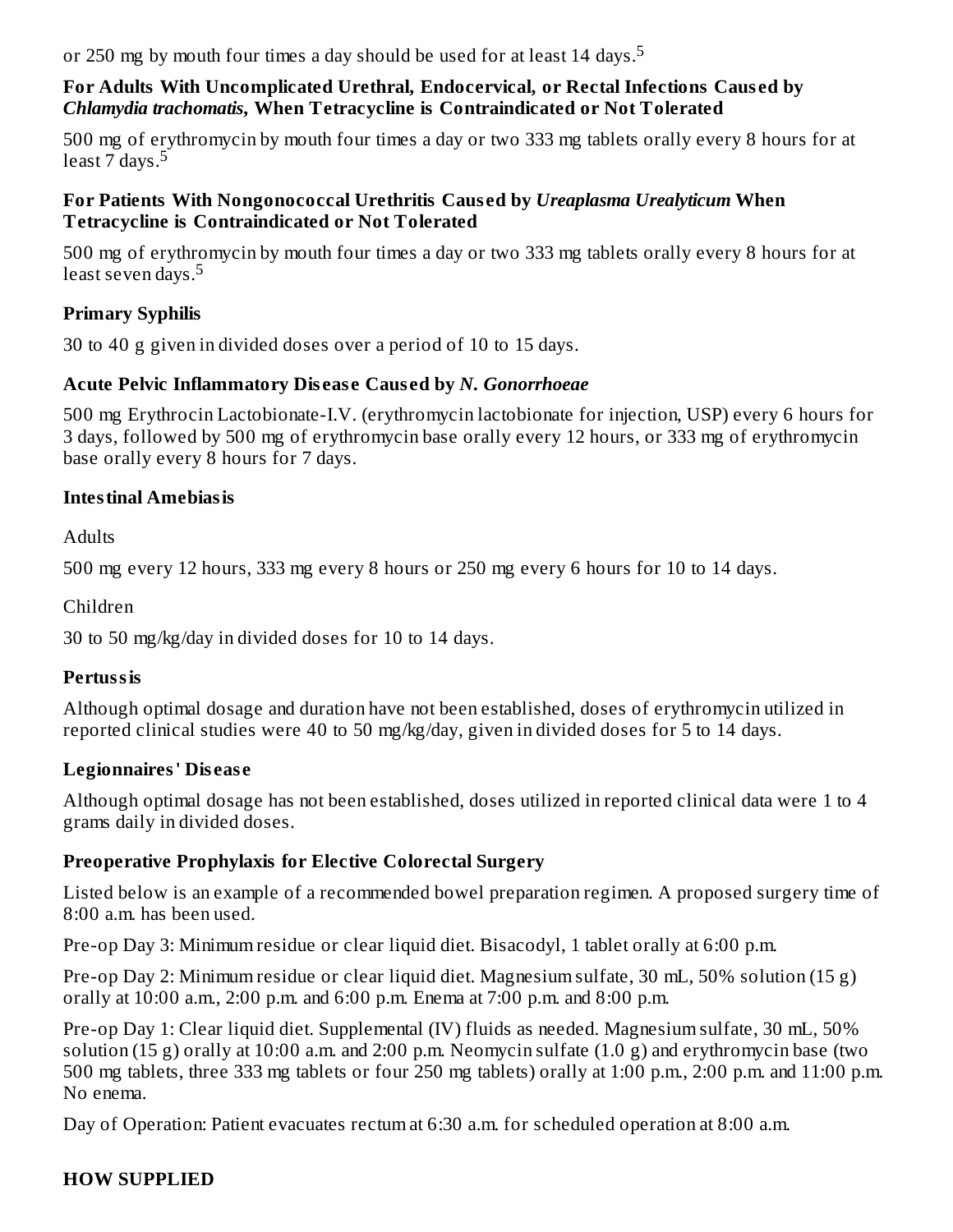ERY-TAB (erythromycin delayed-release tablets, USP) are supplied as white oval enteric-coated tablets debossed on one side with the **Abbott "A" logo**, and on the other side with a two letter Abbo-Code designation, EH for the 333 mg tablets.

333 mg tablets: bottles of 15 (**NDC** 21695-457-15), bottles of 21 (**NDC** 21695-457-21), and bottles of 30 (**NDC** 21695-457-30).

### **Recommended Storage**

Store below 86°F (30°C).

### **REFERENCES**

- 1. National Committee for Clinical Laboratory Standards. *Methods for Dilution Antimicrobial Susceptibility Tests for Bacteria that Grow Aerobically*, Third Edition. Approved Standard NCCLS Document M7-A3, Vol. 13, No. 25 NCCLS, Villanova, PA, December 1993.
- 2. National Committee for Clinical Laboratory Standards, *Performance Standards for Antimicrobial Disk Susceptibility Tests*, Fifth Edition. Approved Standard NCCLS Document M2-A5, Vol. 13, No. 24 NCCLS, Villanova, PA, December 1993.
- 3. Committee on Rheumatic Fever, Endocarditis, and Kawasaki Disease of the Council on Cardiovascular Disease in the Young, the American Heart Association: Prevention of Rheumatic Fever. *Circulation*. 78(4):1082-1086, October 1988.
- 4. Honein, M.A., et. al.: Infantile hypertrophic pyloric stenosis after pertussis prophylaxis with erythromycin: a case review and cohort study. The Lancet 1999; 354 (9196):2101-5.
- 5. Data on file, Abbott Laboratories.

333 mg and 500 mg tablets-U.S. Pat. No. 4,340,582

Abbott Laboratories

North Chicago, IL 60064, U.S.A.

Repackaged by:

Rebel Distributors Corp

Thousand Oaks, CA 91320

### **Principal Display Panel**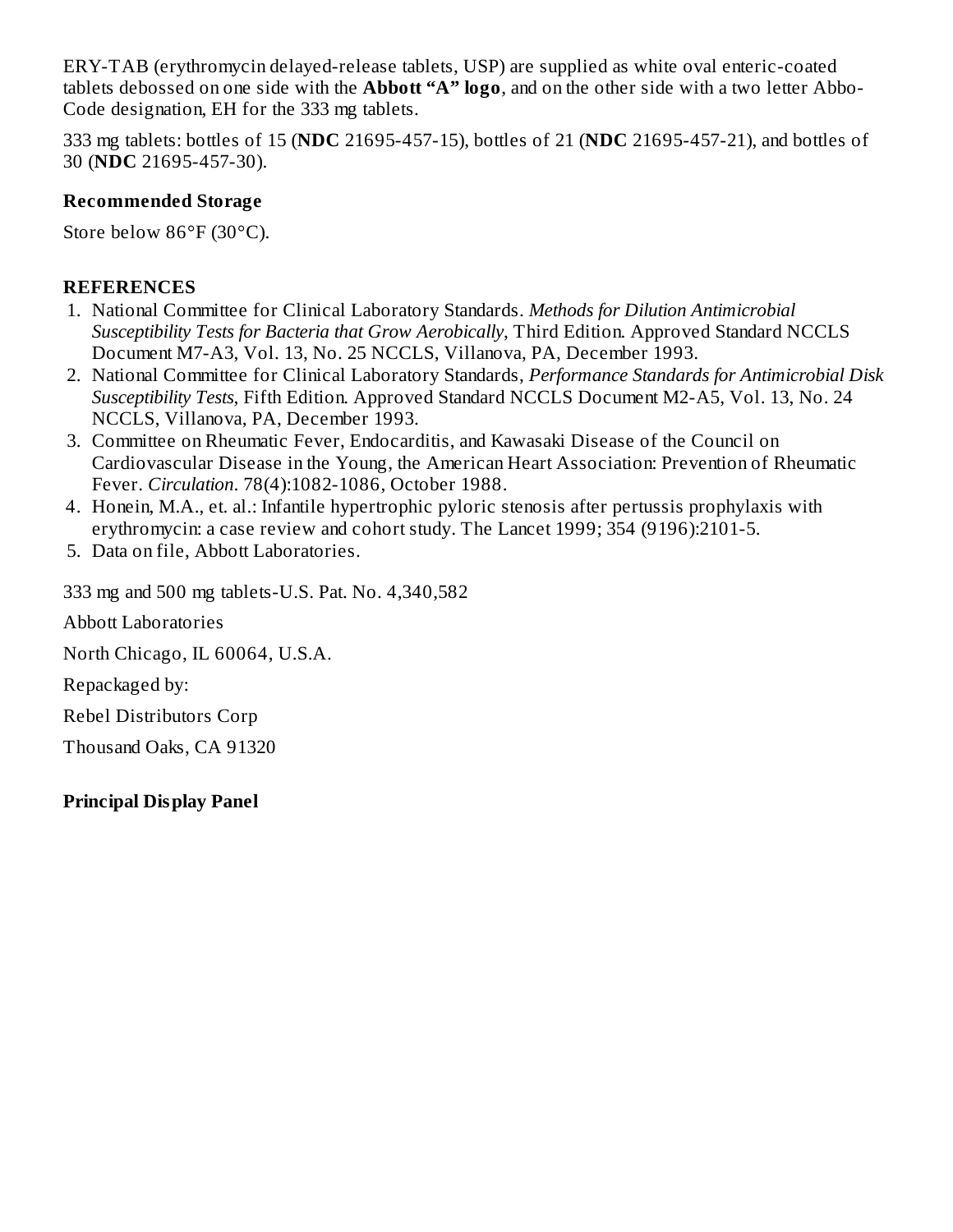

| <b>ERY-TAB</b>                                                                        |                                                                               |  |                          |                  |  |
|---------------------------------------------------------------------------------------|-------------------------------------------------------------------------------|--|--------------------------|------------------|--|
| erythromycin tablet, delayed release                                                  |                                                                               |  |                          |                  |  |
|                                                                                       |                                                                               |  |                          |                  |  |
| <b>Product Information</b>                                                            |                                                                               |  |                          |                  |  |
| Product Type                                                                          | HUMAN PRESCRIPTION DRUG<br>Item Code (Source)<br>NDC:21695-457(NDC:0074-6320) |  |                          |                  |  |
| <b>Route of Administration</b>                                                        | ORAL                                                                          |  |                          |                  |  |
|                                                                                       |                                                                               |  |                          |                  |  |
|                                                                                       |                                                                               |  |                          |                  |  |
| <b>Active Ingredient/Active Moiety</b>                                                |                                                                               |  |                          |                  |  |
|                                                                                       | <b>Ingredient Name</b>                                                        |  | <b>Basis of Strength</b> | Strength         |  |
| erythromycin (UNII: 63937KV33D) (erythromycin - UNII:63937KV33D)                      |                                                                               |  | erythromycin             | $333 \text{ mg}$ |  |
|                                                                                       |                                                                               |  |                          |                  |  |
|                                                                                       |                                                                               |  |                          |                  |  |
| <b>Inactive Ingredients</b>                                                           |                                                                               |  |                          |                  |  |
| <b>Ingredient Name</b>                                                                |                                                                               |  |                          |                  |  |
| <b>AMMO NIA (UNII: 5138 Q19 F1X)</b>                                                  |                                                                               |  |                          |                  |  |
| <b>SILICON DIO XIDE (UNII: ETJ7Z6 XBU4)</b>                                           |                                                                               |  |                          |                  |  |
| CROSCARMELLOSE SODIUM (UNII: M28OL1HH48)                                              |                                                                               |  |                          |                  |  |
| CROSPOVIDONE (UNII: 68401960MK)<br><b>HYDRO XYPROPYL CELLULOSE (UNII: RFW2ET671P)</b> |                                                                               |  |                          |                  |  |
| HYPROMELLOSES (UNII: 3NXW29V3WO)                                                      |                                                                               |  |                          |                  |  |
| HYPROMELLOSE PHTHALATE (24% PHTHALATE, 55 CST) (UNII: 87Y6436BKR)                     |                                                                               |  |                          |                  |  |
| magnesium stearate (UNII: 70097M6I30)                                                 |                                                                               |  |                          |                  |  |
| CELLULOSE, MICRO CRYSTALLINE (UNII: OP1R32D61U)                                       |                                                                               |  |                          |                  |  |
| PO VIDO NE (UNII: FZ989GH94E)                                                         |                                                                               |  |                          |                  |  |
| propylene glycol (UNII: 6DC9Q167V3)                                                   |                                                                               |  |                          |                  |  |
| sodium citrate (UNII: 1Q73Q2JULR)                                                     |                                                                               |  |                          |                  |  |
| SORBITAN MONOOLEATE (UNII: 06XEA2VD56)                                                |                                                                               |  |                          |                  |  |
| talc (UNII: 7SEV7J4R1U)                                                               |                                                                               |  |                          |                  |  |
| titanium dioxide (UNII: 15FIX9V2JP)                                                   |                                                                               |  |                          |                  |  |
|                                                                                       |                                                                               |  |                          |                  |  |